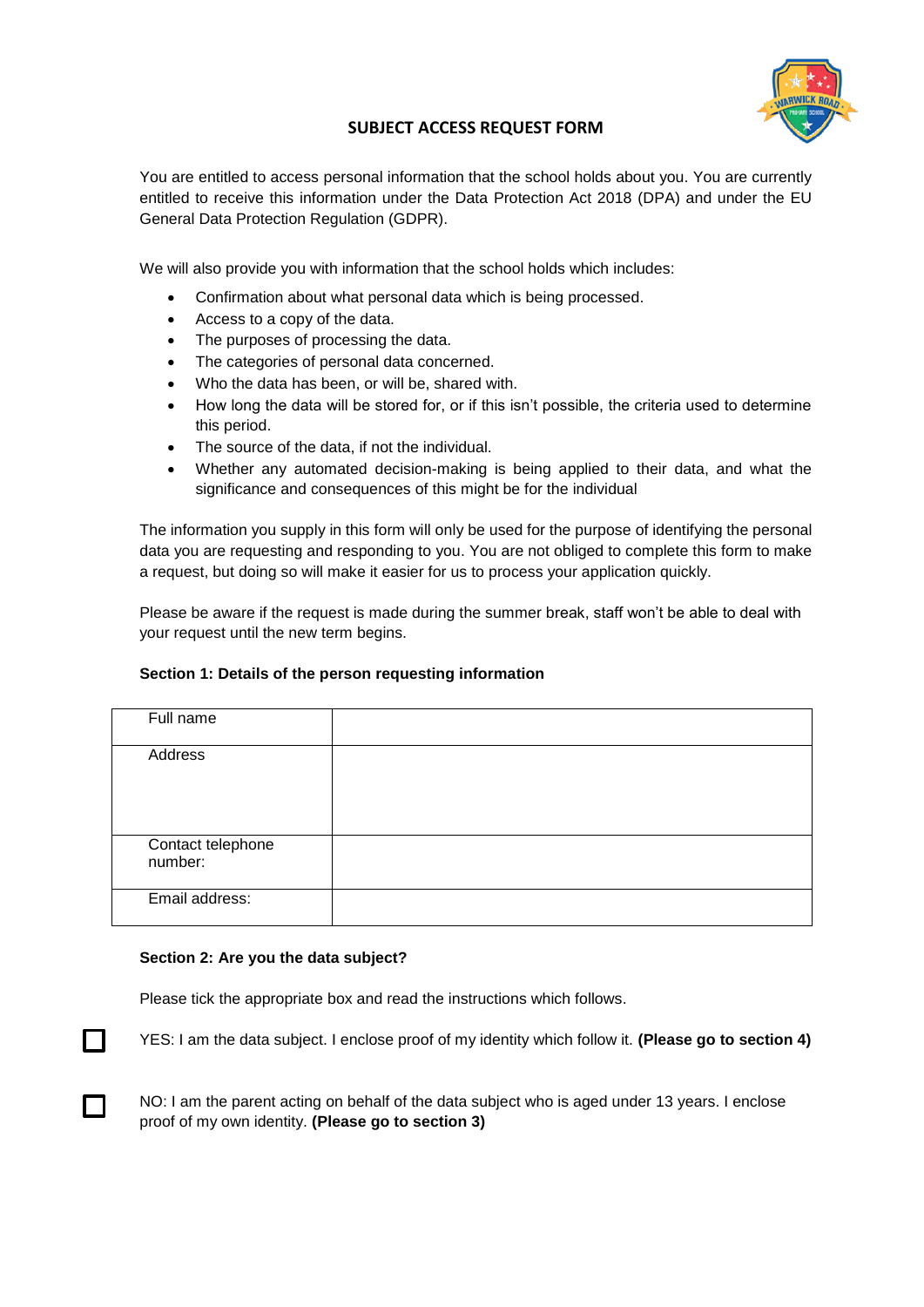To ensure we are releasing data to the right person we require you to provide us with proof of your identity and of your address. Please supply us with a photocopy or scanned image (do not send the originals) of one or both of the following:

Proof of identity - Passport, photo driving licence, national identity card or birth certificate.

Proof of Address - Utility bill, bank statement, credit card statement (no more than 3 months old); current driving license; current TV license; local authority tax bill, HMRC tax document (no more than 1 year old).

If we are not satisfied you are who you claim to be, we reserve the right to refuse to grant your request.

# **SECTION 3: Details of the data subject** (ie: the person's details if different from section 1)

| Full name |  |
|-----------|--|
| Address   |  |
|           |  |

# **SECTION 4: What information are you seeking?**

Please describe the information you are seeking. Please provide any relevant details you think will help us to identify the information you require.

We will not disclose information if it:

- Might cause serious harm to the physical or mental health of the pupil or another individual
- Would reveal that the child is at risk of abuse, where the disclosure of that information would not be in the child's best interests
- Is contained in adoption or parental order records
- Is given to a court in proceedings concerning the child

**SECTION 5:** Information about the collection and processing of data